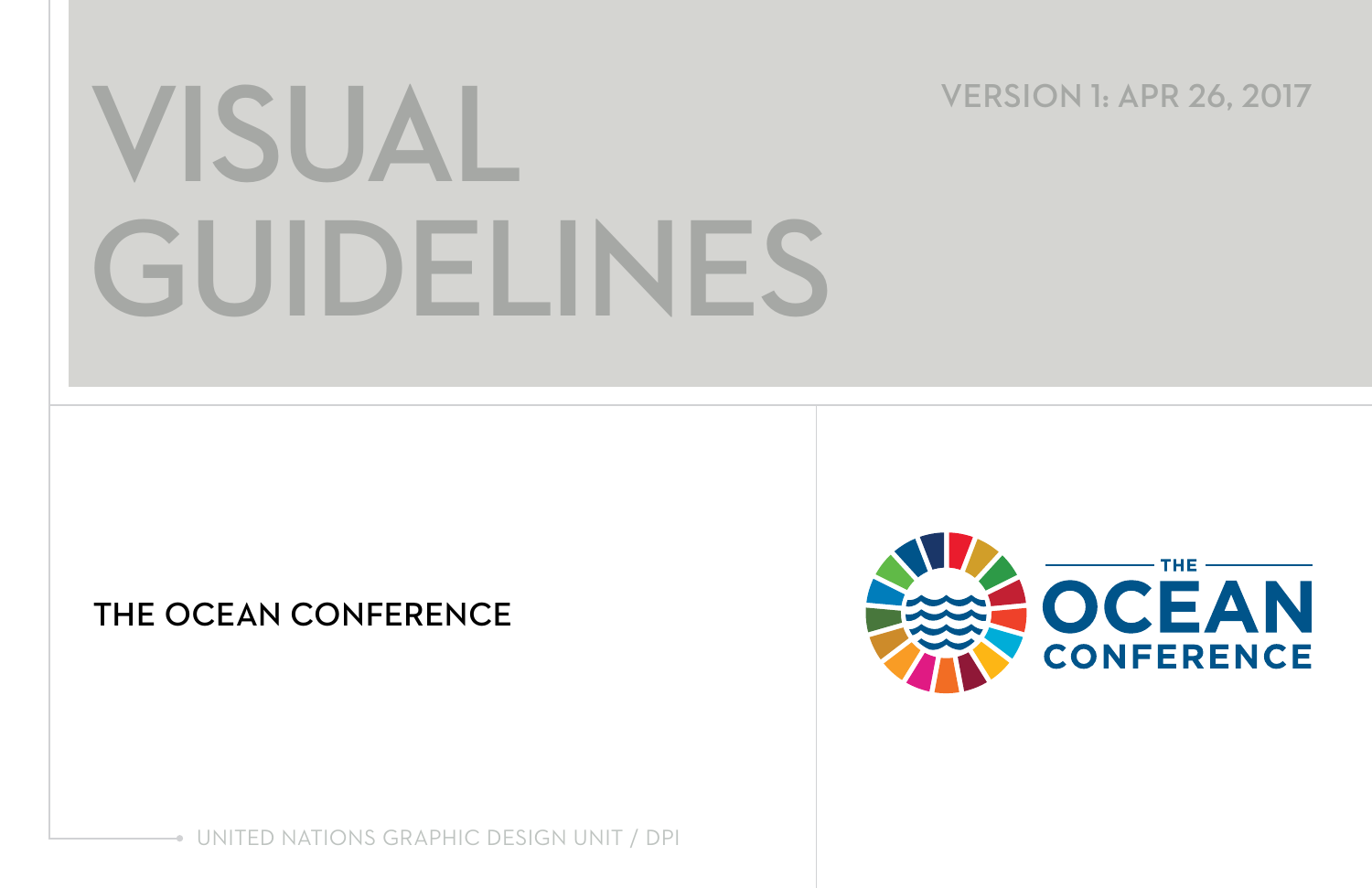# **CONTENTS**

# **2 BRAND IDENTITY.......... 9**

# **4 APPLICATIONS.............18** Misu Soci Coll

| Rationale 10      |  |
|-------------------|--|
| The Logo11        |  |
| Logo Only12       |  |
| Black & White13   |  |
| Multi-languages14 |  |

## **3 VISUAL ELEMENTS......15**

| Typography 16 |  |
|---------------|--|
|               |  |

## **5 CONTACT.....................24**

| <b>PLICATIONS18</b> |
|---------------------|
|                     |
| ial Media20         |
|                     |
|                     |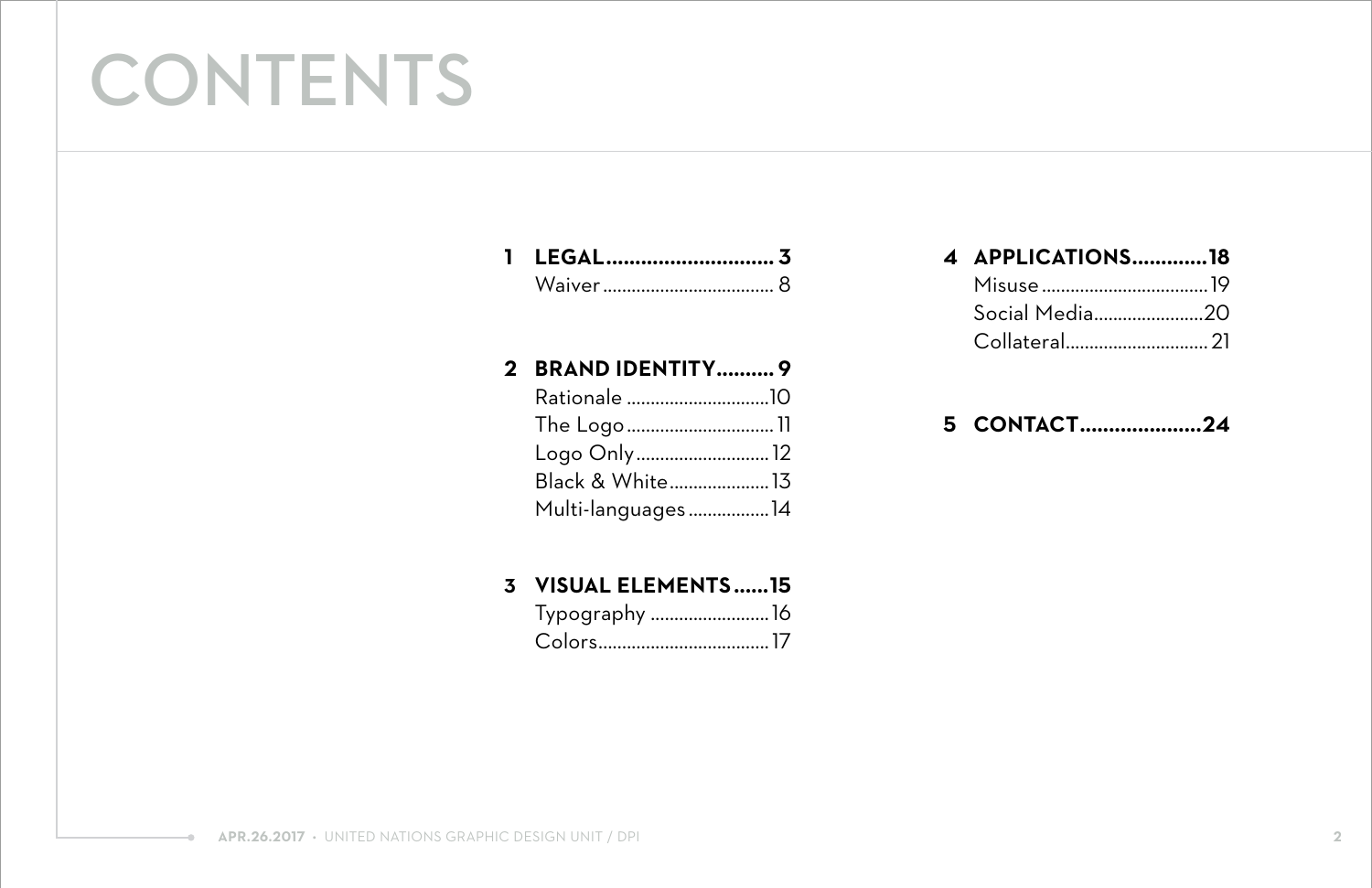# **1.** LEGAL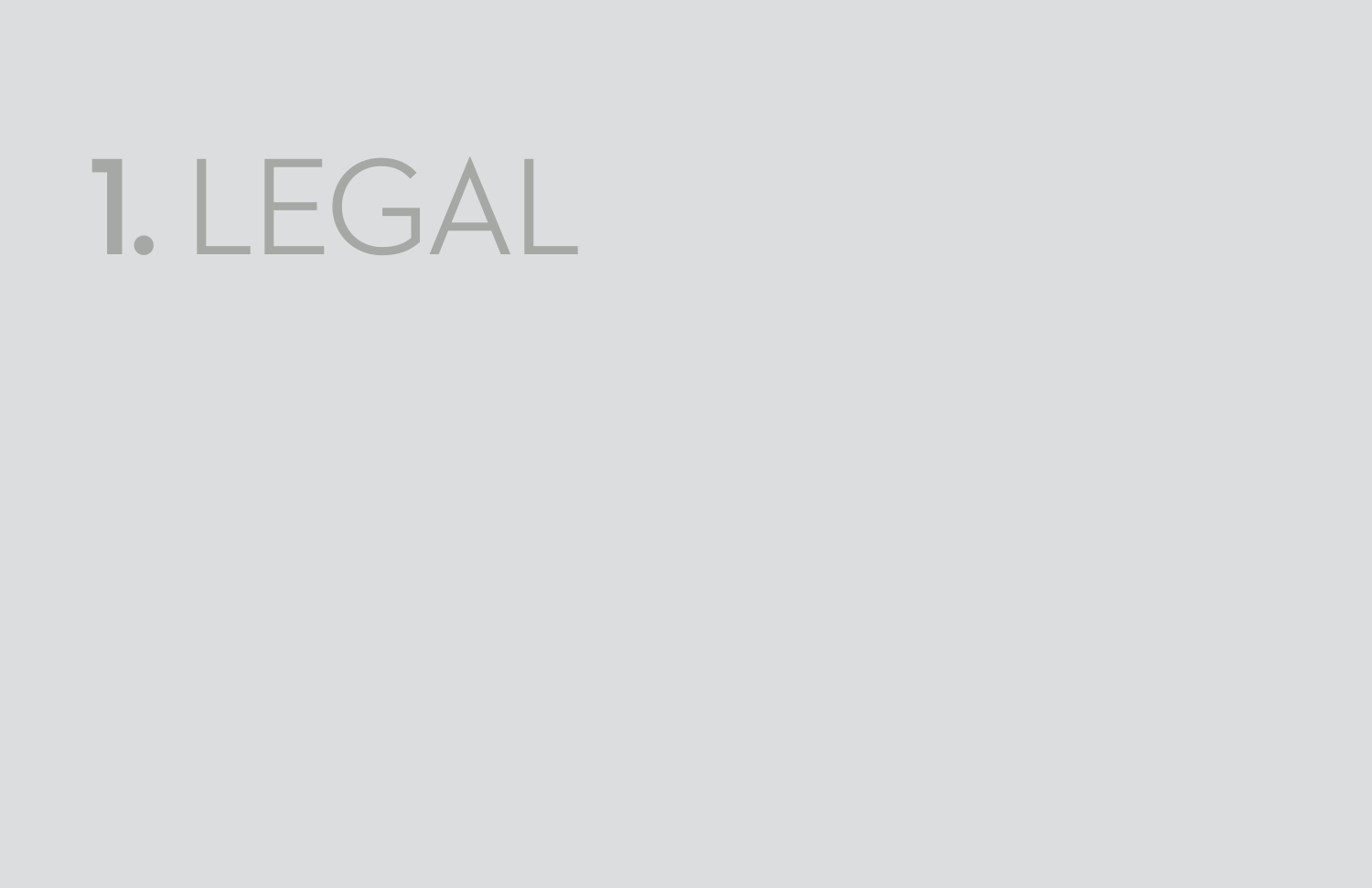## **1.** DESIGN

The aim of The Ocean Conference is to advance implementation and support the achievement of Sustainable Goal #14 and in this regard, the logo directly addresses the fact that the Conference is about the Sustainable Development Goals, and the waves make the obvious link to the ocean.

The words "The Ocean Conference" appears to the side or under the visual image, depending on whether it is for a vertical or horizontal space, and the "United Nations" and "New York" and the dates of the conference appear underneath, to ensure that there is an understanding that this is a United Nations conference.

The Ocean Conference is available in the six official United Nations languages: Arabic, Chinese, English, French, Russian and Spanish.

Interested entities are encouraged to translate the text into local languages, provided that they will state clearly that they are solely responsible for the accuracy of the translation.

## **2.** USE OF THE LOGO

#### I. Use of the logo by United Nations offices, Funds and Programmes and other subsidiary organs and organizations of the United Nations System

United Nations offices, Funds and Programmes and other subsidiary organs and organizations of the United Nations System may use The Ocean Conference logo without obtaining prior approval from the UN Department of Public Information. However, for reporting purposes, DPI should be informed of events and information materials and items for which the logo is used including, inter alia, publications, posters, brochures, videos, pins, T-shirts, etc.

The Ocean Conference logo must be used in its entirety. Moreover, if the UN office, Fund and Programme or other subsidiary organ or organizations of the United Nations system has its own specific logo, the latter should be displayed side by side with The Ocean Conference logo.

### II. Use of the logo by non-UN entities

Entities outside the UN system, including Governments, intergovernmental organizations, not-for-profit organizations, and private sector entities, may use the logo after obtaining approval from the UN Department of Public Information in accordance with the requirements outlined below.

The logo of The Ocean Conference is primarily intended for two kinds of promotional use: a) information, and b) fundraising.

### a) Information uses of the logo

Information uses of the logo are those which are:

- **•** Primarily illustrative; and
- **•** Not intended to raise funds.

The Ocean Conference logo must be used in its entirety. Moreover, it cannot be used alone but must be displayed side by side with the logo of the entity.

The logo of the entity must be given pre-eminence via-à-vis The Ocean Conference logo and the following sentence must be included below or in the proximity of the entity's logo: "[the name of the entity] supports The Ocean Conference." The authorization is limited to the use of The Ocean Conference logo, and the United Nations emblem cannot be used by the entity.

The authorization to use The Ocean Conference logo does not permit the user of the logo to sub-license or to further authorize the use of the logo to any other entities.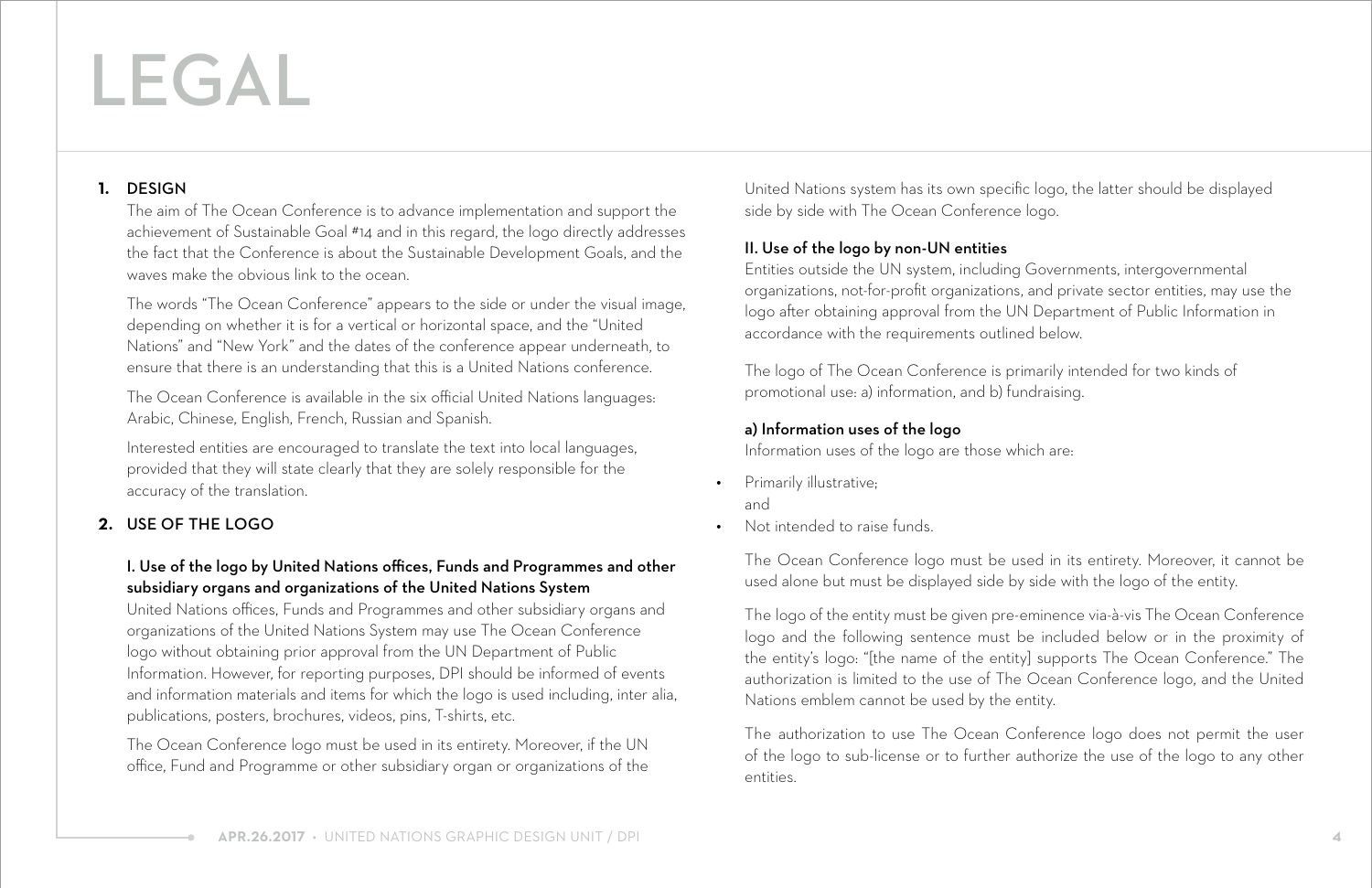## **1.** DESIGN

The aim of The Ocean Conference is to advance implementation and support the achievement of Sustainable Goal #14 and in this regard, the logo directly addresses the fact that the Conference is about the Sustainable Development Goals, and the waves make the obvious link to the ocean.

The words "The Ocean Conference" appears to the side or under the visual image, depending on whether it is for a vertical or horizontal space, and the "United Nations" and "New York" and the dates of the conference appear underneath, to ensure that there is an understanding that this is a United Nations conference.

The Ocean Conference is available in the six official United Nations languages: Arabic, Chinese, English, French, Russian and Spanish.

Interested entities are encouraged to translate the text into local languages, provided that they will state clearly that they are solely responsible for the accuracy of the translation.

## **2.** USE OF THE LOGO

#### I. Use of the logo by United Nations offices, Funds and Programmes and other subsidiary organs and organizations of the United Nations System

United Nations offices, Funds and Programmes and other subsidiary organs and organizations of the United Nations System may use The Ocean Conference logo without obtaining prior approval from the UN Department of Public Information. However, for reporting purposes, DPI should be informed of events and information materials and items for which the logo is used including, inter alia, publications, posters, brochures, videos, pins, T-shirts, etc.

The Ocean Conference logo must be used in its entirety. Moreover, if the UN office, Fund and Programme or other subsidiary organ or organizations of the United Nations system has its own specific logo, the latter should be displayed side by side with The Ocean Conference logo.

### II. Use of the logo by non-UN entities

Entities outside the UN system, including Governments, intergovernmental organizations, not-for-profit organizations, and private sector entities, may use the logo after obtaining approval from the UN Department of Public Information in accordance with the requirements outlined below.

The logo of The Ocean Conference is primarily intended for two kinds of promotional use: a) information, and b) fundraising.

### a) Information uses of the logo

Information uses of the logo are those which are:

- **•** Primarily illustrative; and
- **•** Not intended to raise funds.

The Ocean Conference logo must be used in its entirety. Moreover, it cannot be used alone but must be displayed side by side with the logo of the entity.

The logo of the entity must be given pre-eminence via-à-vis The Ocean Conference logo and the following sentence must be included below or in the proximity of the entity's logo: "[the name of the entity] supports The Ocean Conference." The authorization is limited to the use of The Ocean Conference logo, and the United Nations emblem cannot be used by the entity.

The authorization to use The Ocean Conference logo does not permit the user of the logo to sub-license or to further authorize the use of the logo to any other entities.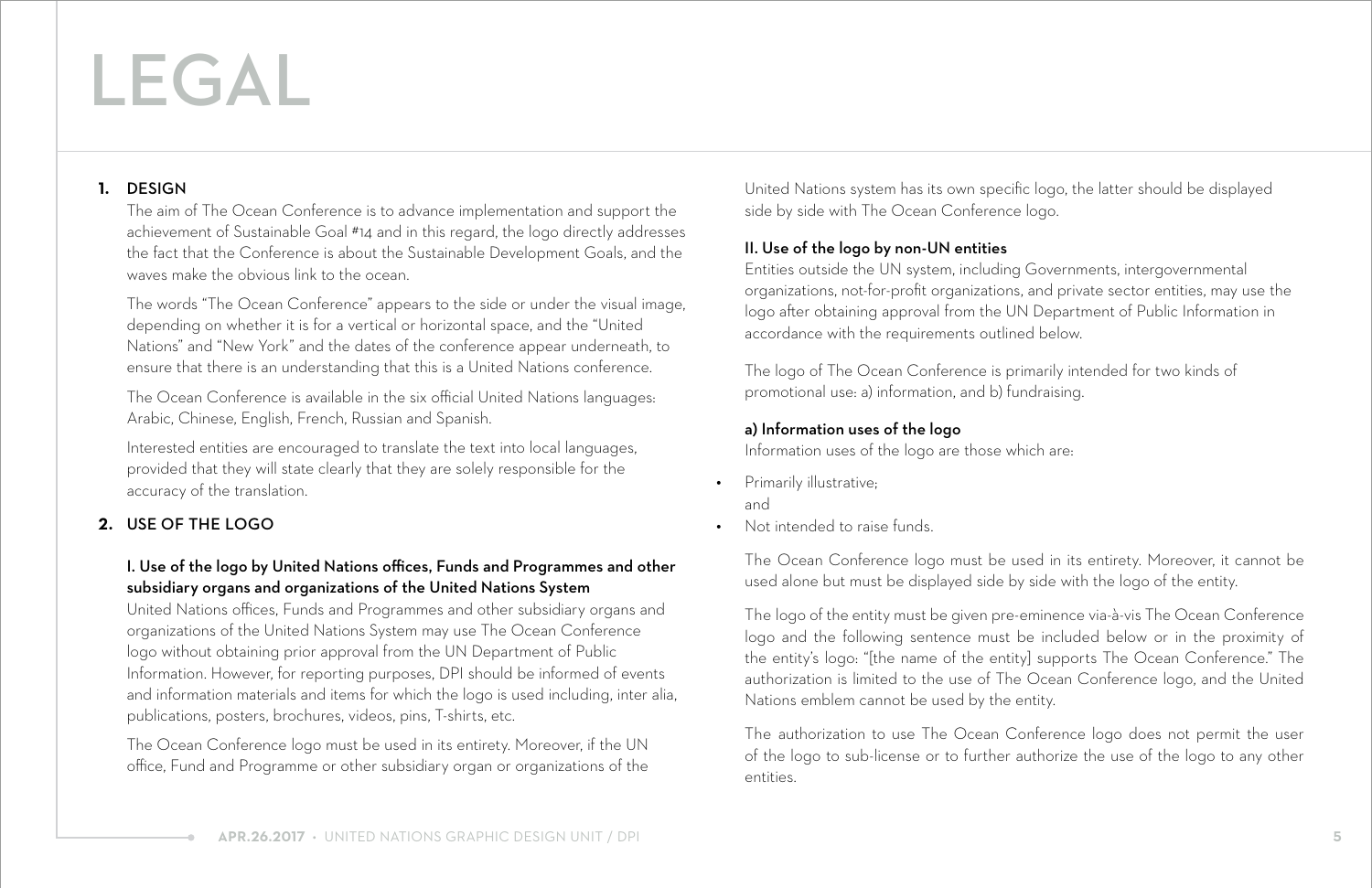Therefore, any non-UN entity interested in using The Ocean Conference logo must apply for approval directly from the United Nations Department of Public Information.

When requesting approval, the entities must provide:

- **•** A short statement of identity (nature of the entity and its objectives).
- **•** An explanation of how and where the logo will be used, including the names of countries/territories where the logo will be used.
- A waiver of liability (please see the form on page 8) signed by the entity requesting to use the logo.

### **3. LENGTH OF USE OF LOGO**

The Ocean Conference logo may be used from February 2017 to June 2017. The logo may be used beyond June 2017 for reporting and in reference to publications about The Ocean Conference.

## **4. LIABILITY**

All entities whose request to use the logo has been approved for the purposes specified herein must agree to the following provisions on waiver of liability.

- **•** The entity is responsible for ensuring that the activities are carried out in accordance with the applicable law and for ensuring that the appropriate insurance is maintained to cover the risks arising out of such activities.
- **•** The United Nations does not assume any responsibility for the activities of the entity.
- **•** The entity shall hold harmless and defend the United Nations and its officials against any action that may be brought against the United Nations or its officials as a result of the use of the logo by the entity.

The waiver of liability form, signed by the entity, must be submitted with the request to use the logo. The entity will not carry out the proposed activities until the request is approved and the duly signed waiver of liability is received by the United Nations Department of Public Information.

## **5. DISCLAIMER**

**•** The Ocean Conference logo can only be used to identify events and activities

**•** The Ocean Conference logo may only be used after a Waiver of Liability for the use of the logo of The Ocean Conference has been received by the United Nations Department of Public Information and the request to use the logo has been approved.

**•** By using The Ocean Conference logo the entity agrees to provide information to the United Nations Department of Public Information on the events or activities for which it is used. This information will be used for reporting purposes on The Ocean

- **•** The Ocean Conference logo is property of the United Nations.
- related to The Ocean Conference.
- 
- Conference.
- planned activities or the outside entity.
- activities of a commercial enterprise.

**•** The authorization to use The Ocean Conference logo or the publication of an event organized by an outside entity does not imply United Nations' endorsement of the

**•** The Ocean Conference logo may not be reproduced for the purpose of selfpromotion, or obtaining any commercial or personal financial gain, nor may it be used in any manner that implies United Nations endorsement of the products or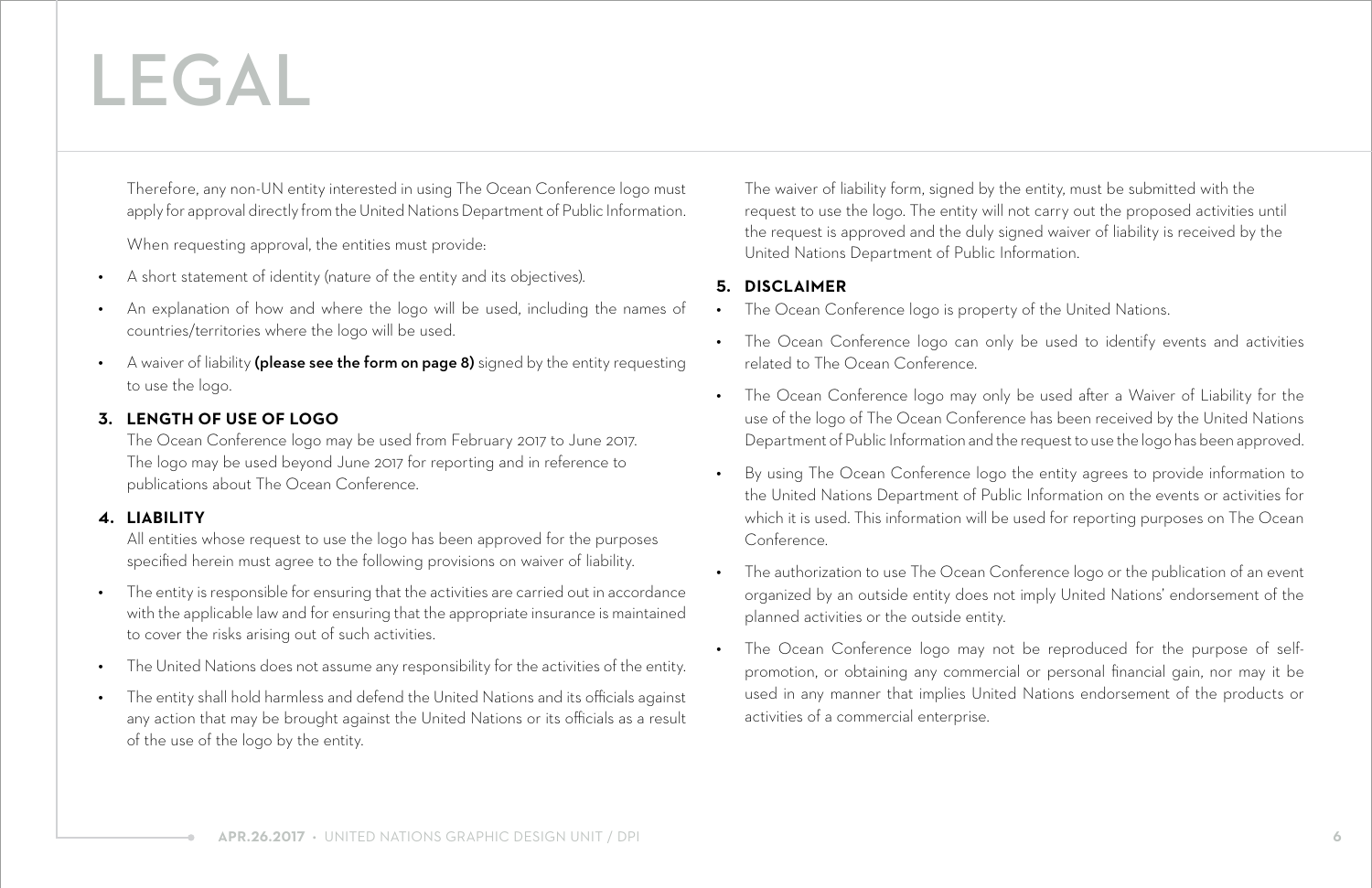- **•** The United Nations will not assume any responsibility or liability arising from the translation of the text of the logo into non-UN official languages.
- **•** Please give credit to the United Nations when using The Ocean Conference logo.

#### **7. INQUIRIES AND PERMISSIONS**

Please send inquiries to: UN Department of Public Information, Development Section, United Nations Secretariat, 10 Floor, New York, NY 10017, USA; Email: **sdgpermissions@un.org**

(The Waiver of Liability is on page 8).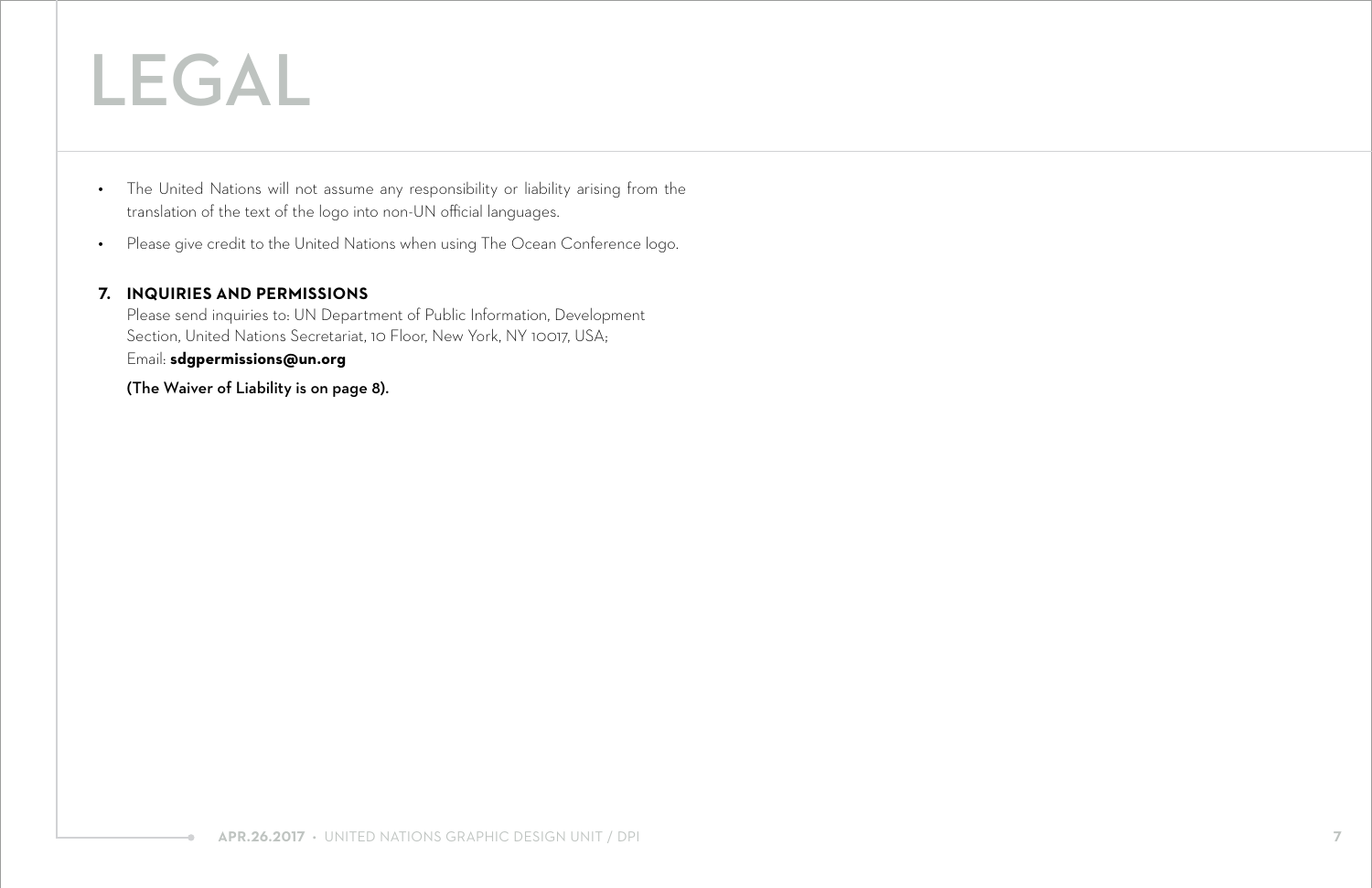# **WAIVER**

### **WAIVER OF LIABILITY FOR THE USE OF THE LOGO OF "THE OCEAN CONFERENCE"**

The undersigned acknowledges that, in using the logo for The Ocean Conference as explained in its submission dated **the UN** Department of Public Information:

- **a.** The undersigned is responsible for ensuring that the activities of the undersigned are carried out in accordance with the applicable law and for ensuring that the appropriate insurance is maintained to cover the risks arising out of such activities.
- **b.** The United Nations does not assume any responsibility for the activities of the undersigned.
- **c.** The entity named below will hold harmless and defend the United Nations and its officials against any action that may be brought against the United Nations or its officials as a result of the use of the logo.
- **d.** If the entity translates the text of the logo into non-UN official languages, the entitywill state clearly that it takes sole responsibility for the accuracy of the translation. The United Nations does not assume any responsibility or liability arising from the translated text.
- **e.** The entity will use the logo only after this Waiver of Liability has been received by the United Nations Department of Public Information and the request to use the logo has been approved.

| Date<br><u> 1989 - Johann Stoff, amerikansk politiker (* 1908)</u> |  |
|--------------------------------------------------------------------|--|

#### PLEASE SEND THE SIGNED FORM TO:

UN Department of Public Information, Development Section, United Nations Secretariat, 405 E42 Street, 10th Floor, New York, NY 10017, USA;

#### email: sdgpermissions@un.org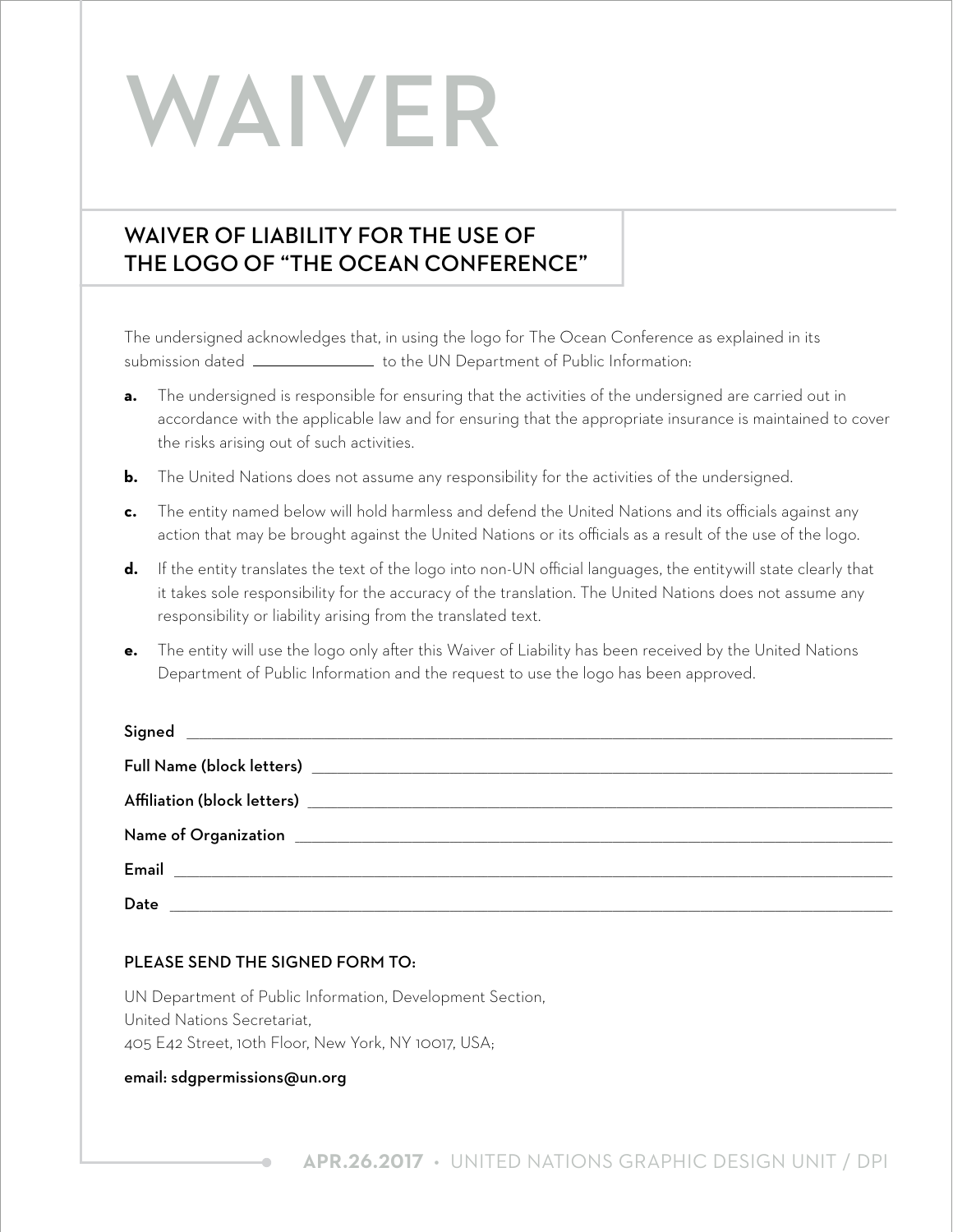# **2.** BRAND IDENTITY

The three basic elements of the brand identity are emblem, text and image. The relationship established by their position on the layout keeps brand applications memorable. The elements of layout are flexible and can be unique to each piece. A professional designer should always be utilized for brand graphics.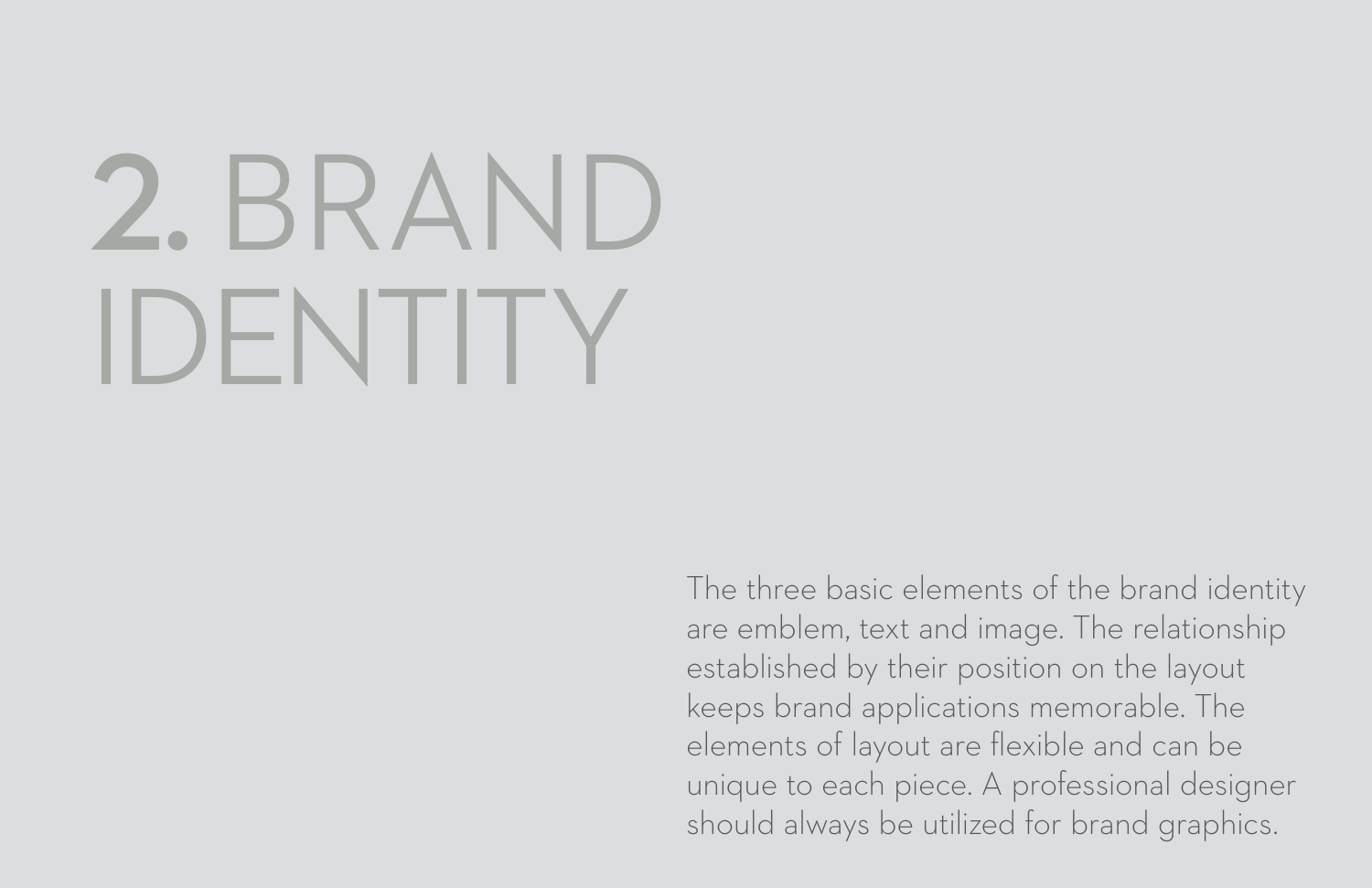# **RATIONALE**

The aim of The Ocean Conference is to advance implementation and support the achievement of Sustainable Goal #14 and in this regard, the logo directly addresses the fact that the Conference is about the Sustainable Development Goals, and the waves make the obvious link to the ocean.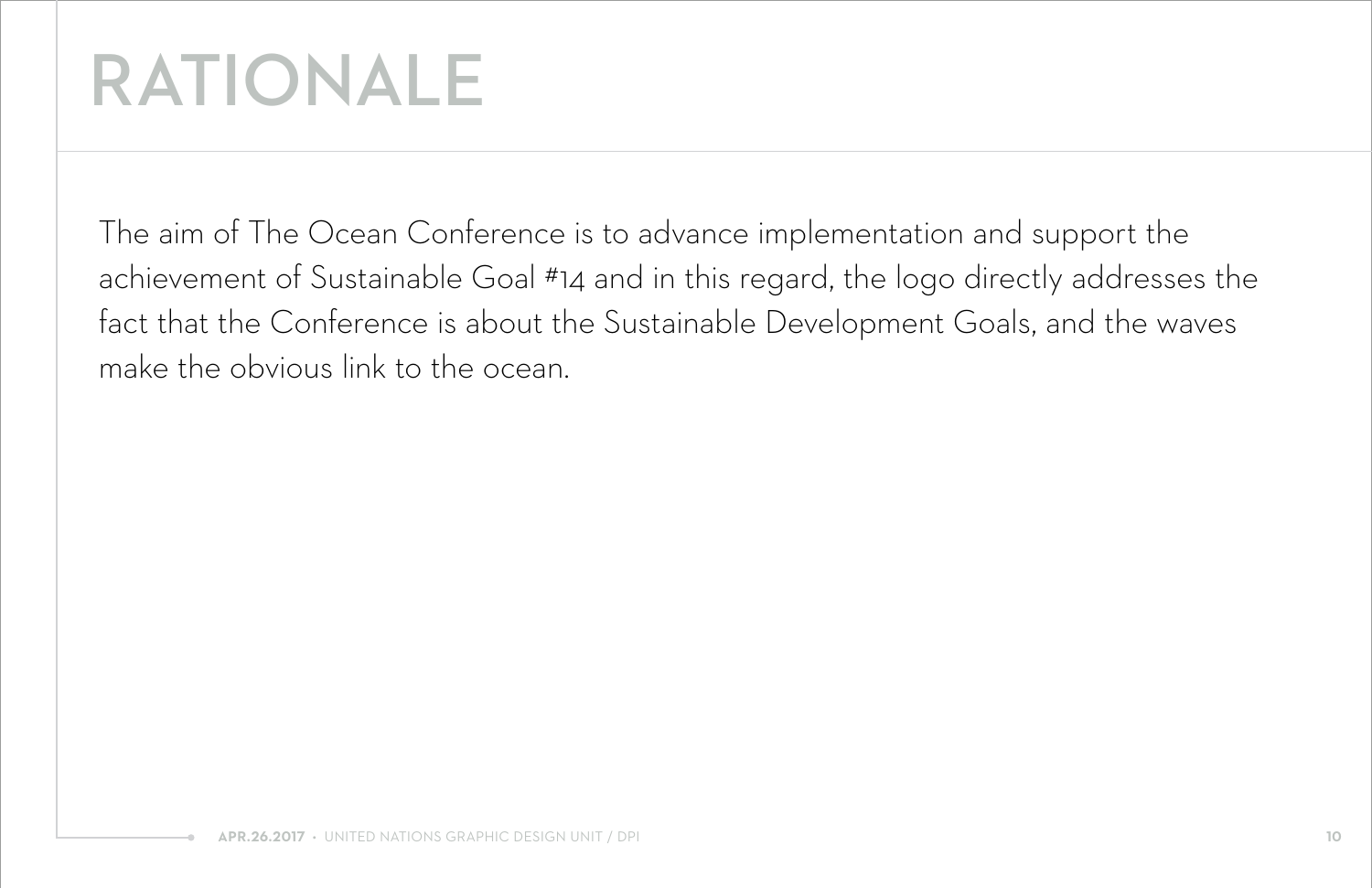# **THE LOGO**



**UNITED NATIONS, NEW YORK, 5-9 JUNE 2017** 



**APR.26.2017** • UNITED NATIONS GRAPHIC DESIGN UNIT / DPI **11**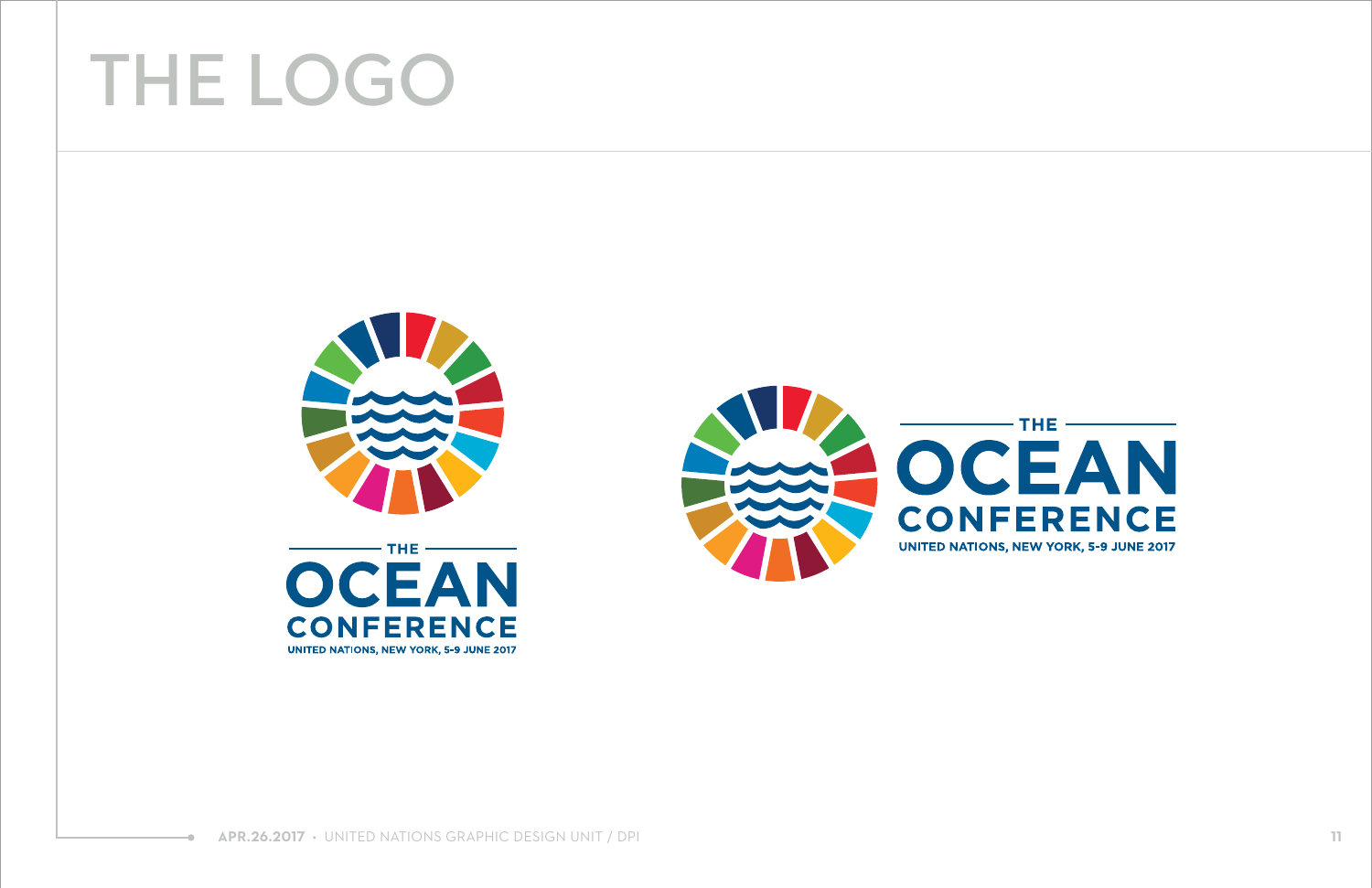# **LOGO ONLY**



# OCEAN **CONFERENCE**

For situations where the logo and conference location and date need to be displayed seperately.



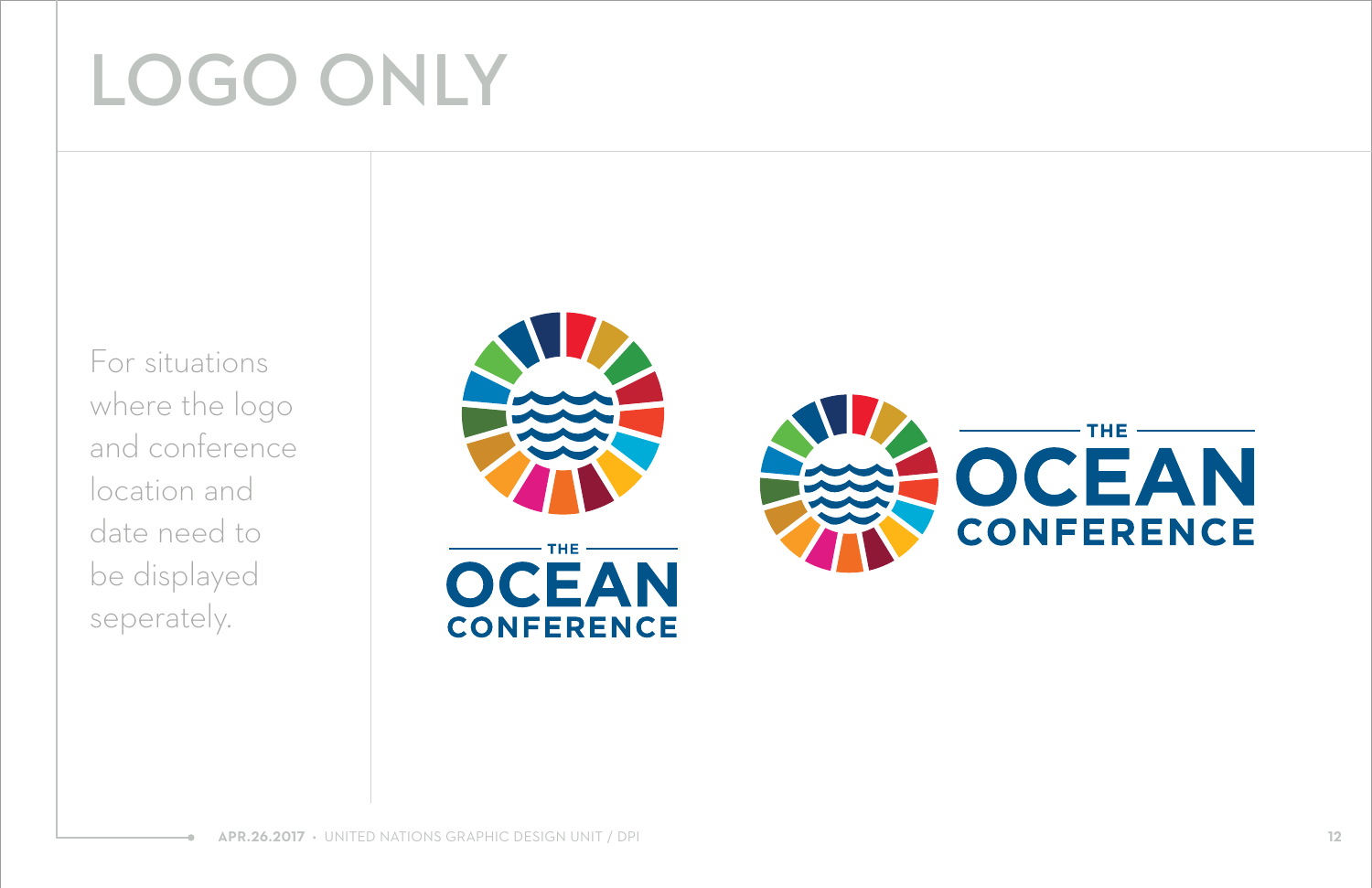# **BLACK & WHITE**

For situations where color is not available or the absence of color is the strongest solution for a product, the emblem can appear either as black on a white background or white on a dark background.





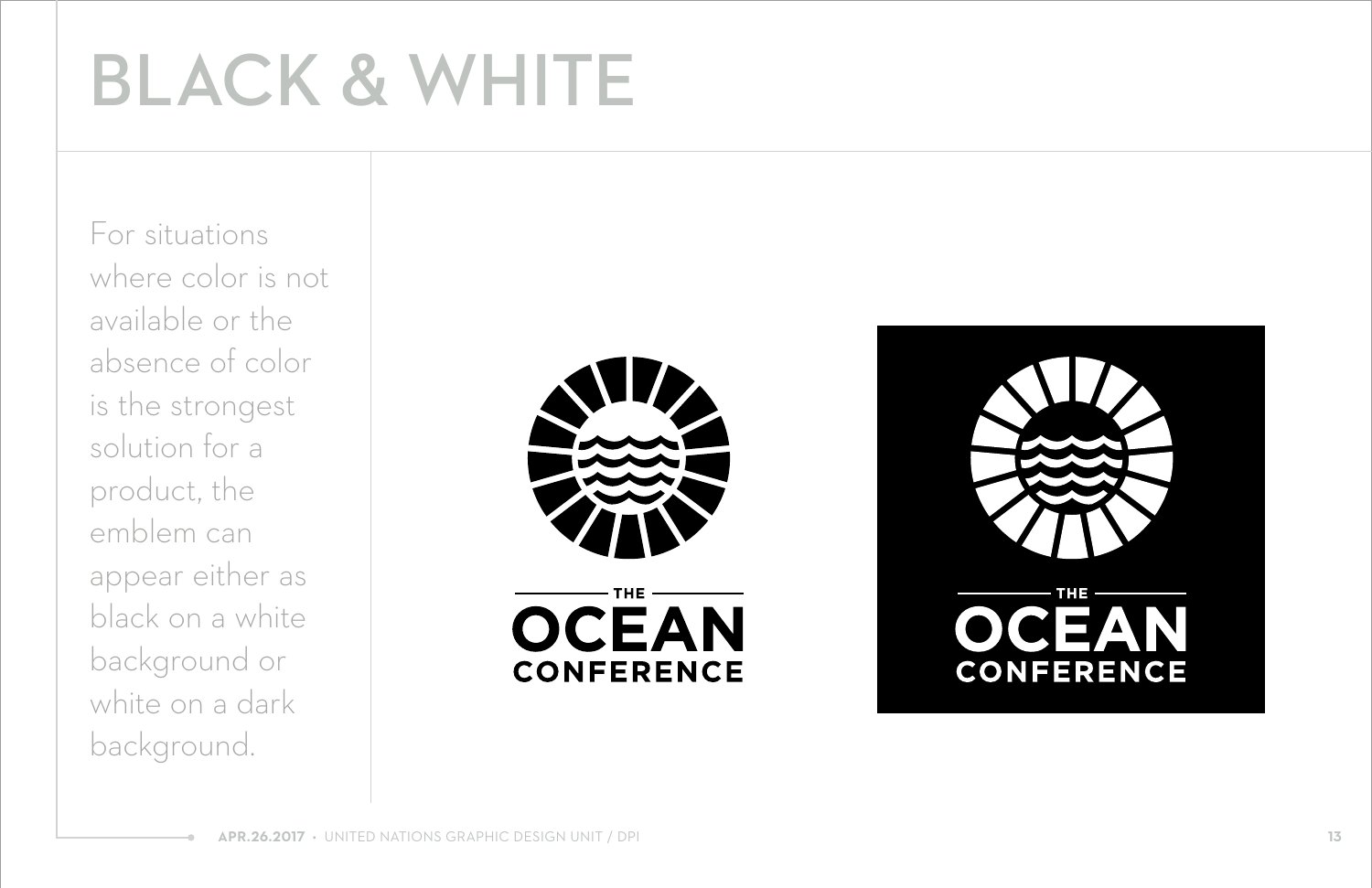# **MULTI-LANGUAGES**

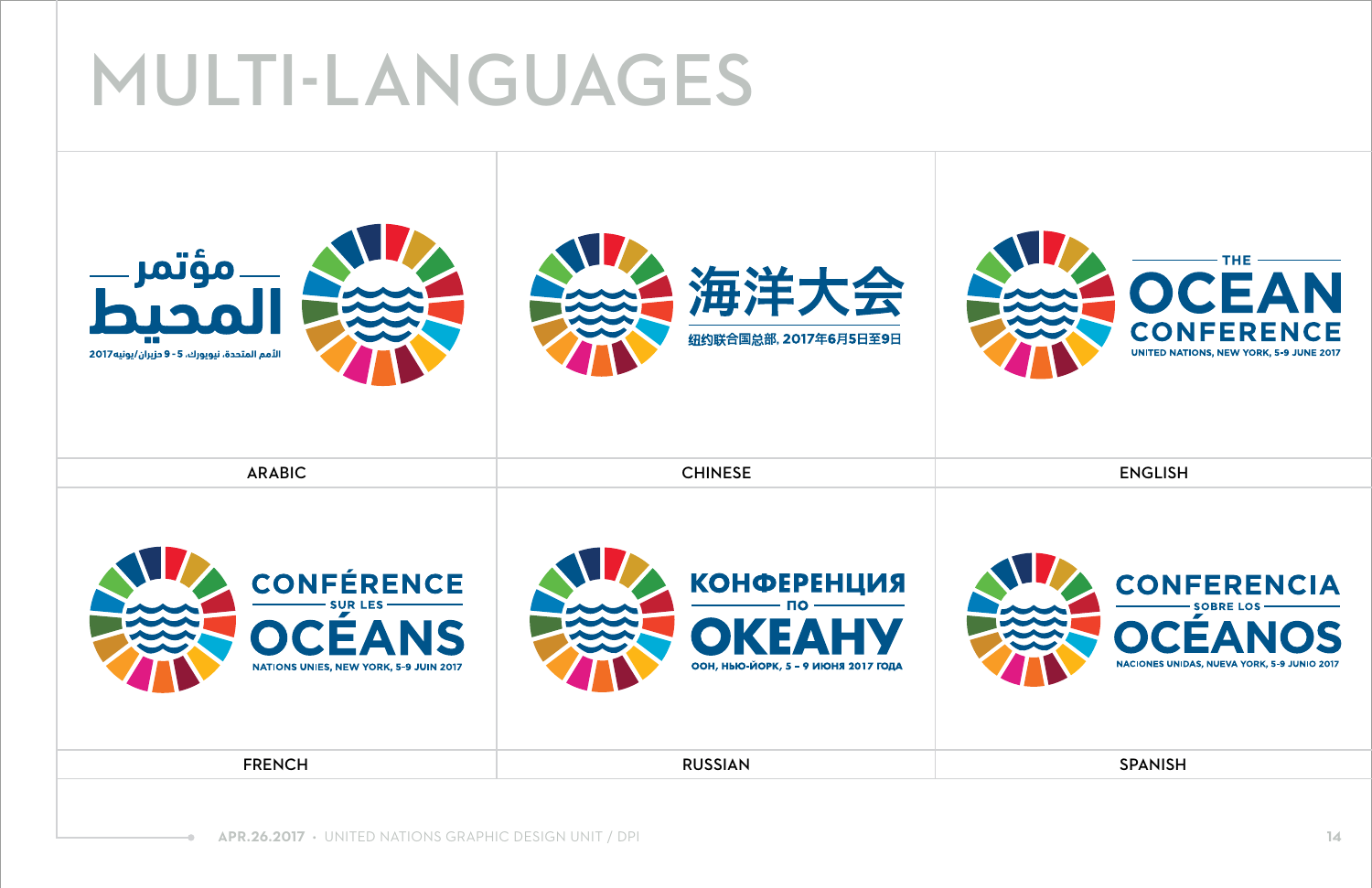# $3. VISUAL$ ELEMENTS

The three basic elements of the brand identity are emblem, text and image. The relationship established by their position on the layout keeps brand applications memorable. The elements of layout are flexible and can be unique to each piece. A professional designer should always be utilized for brand graphics.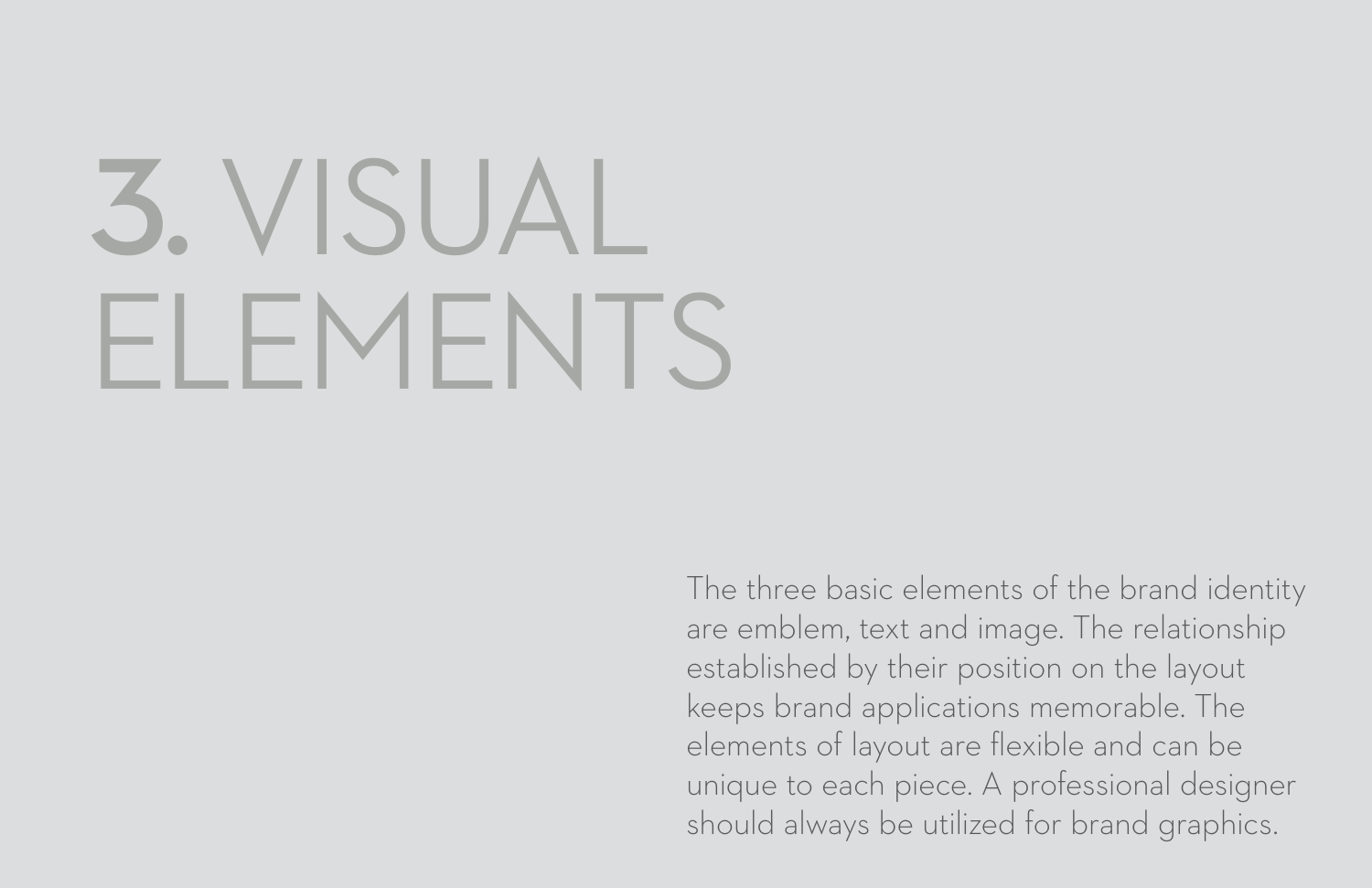# **GOTHAM BOLD**

**in upper and lower case is the main font for visuals where the message needs prominence.**

in upper and lower case is the secondary font for subheadings or **sentences requiring emphasis.**

# **GOTHAM CONDENSED BOLD**

# GOTHAM BOOK

in upper and lower case is the secondary font for body text.

# **TYPOGRAPHY**

# FOR PRINT & WEB

Gotham is the typeface for this brand.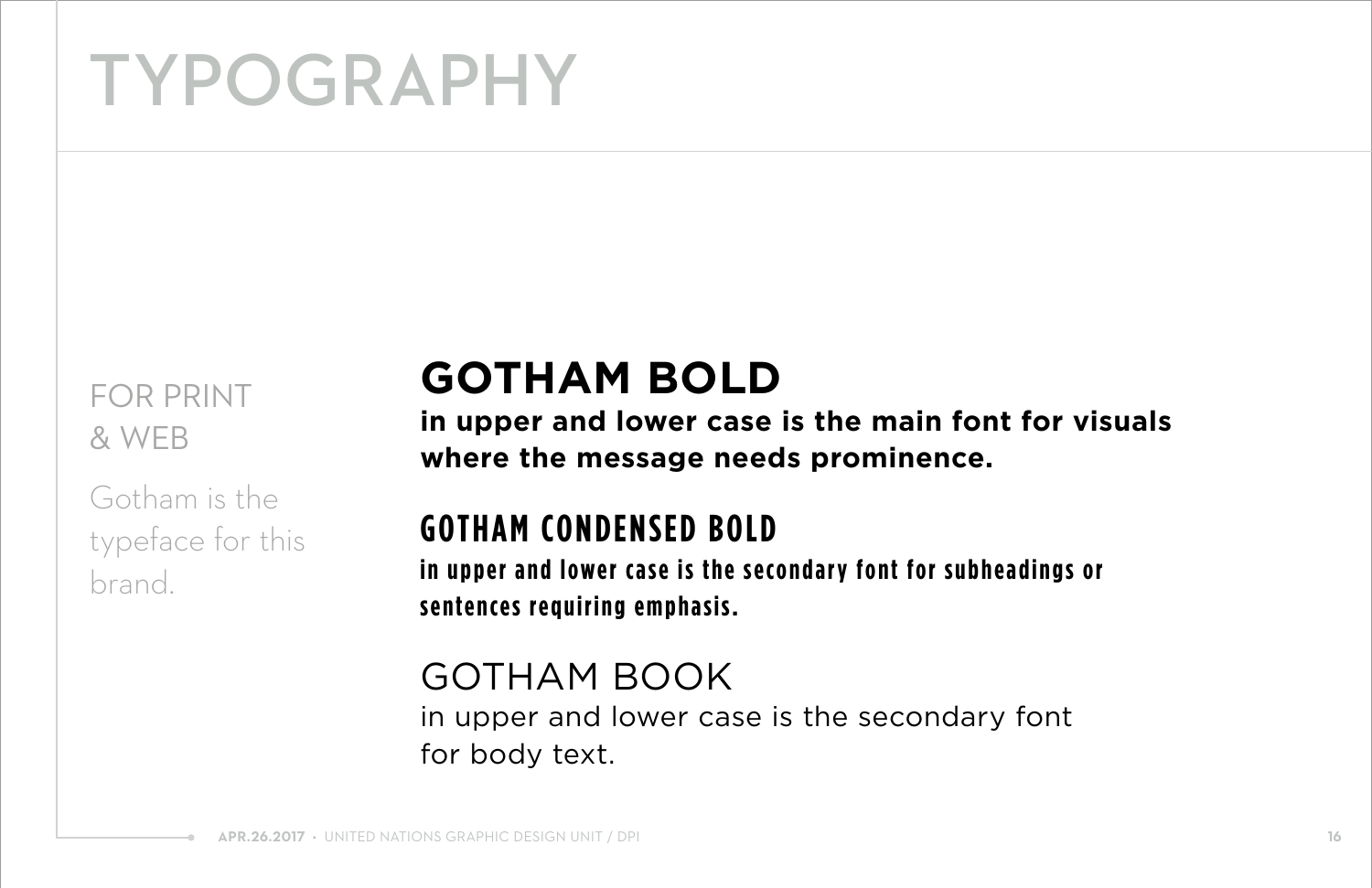

#### **HEX# 047DBB**

#### **HEX# 62C3D0**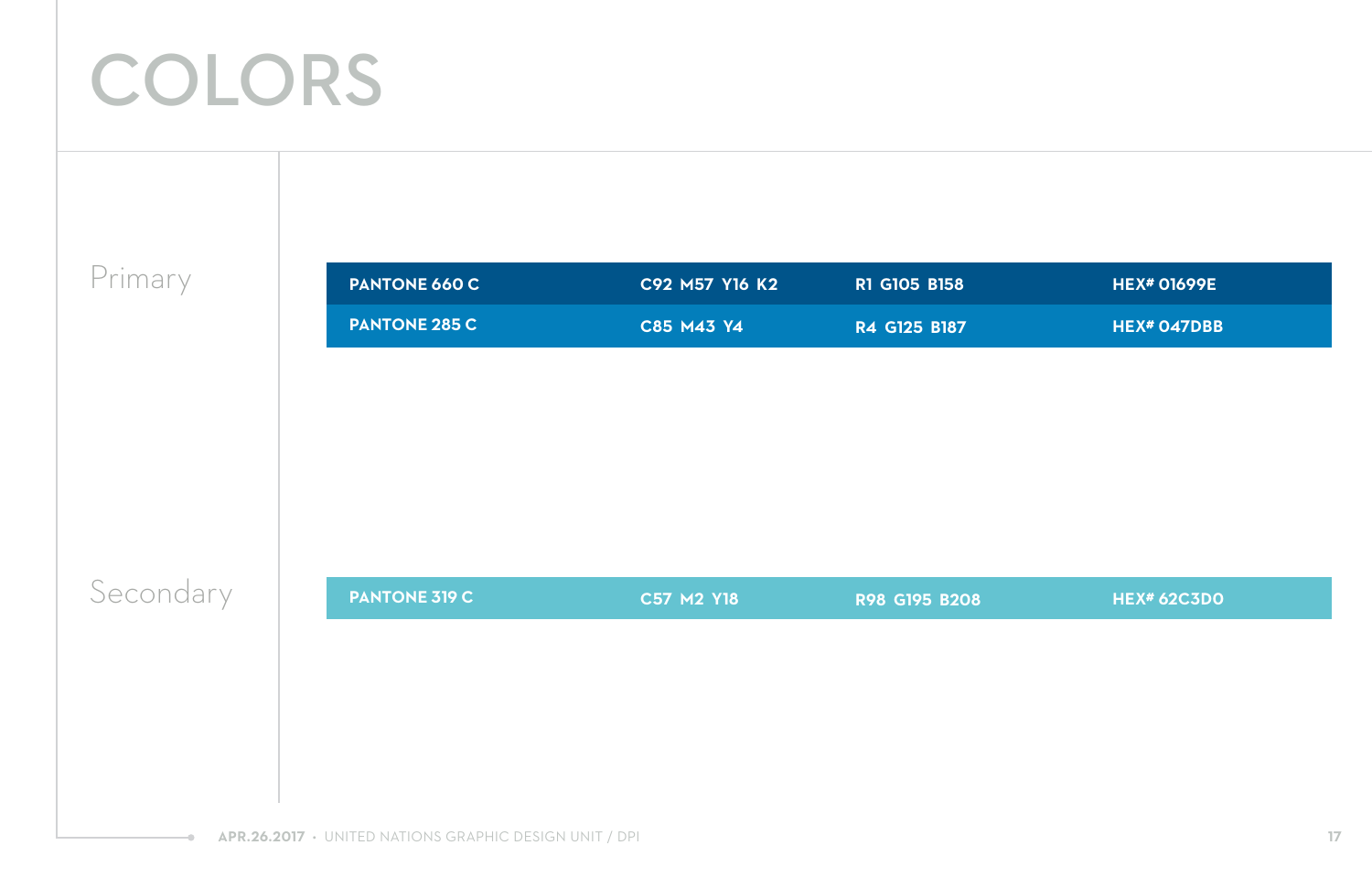# **1.** BRAND **4.** APPLICATIONS

The three basic elements of the brand identity are emblem, text and image. The relationship established by their position on the layout keeps brand applications memorable. The elements of layout are flexible and can be unique to each piece. A professional designer should always be utilized for brand graphics.

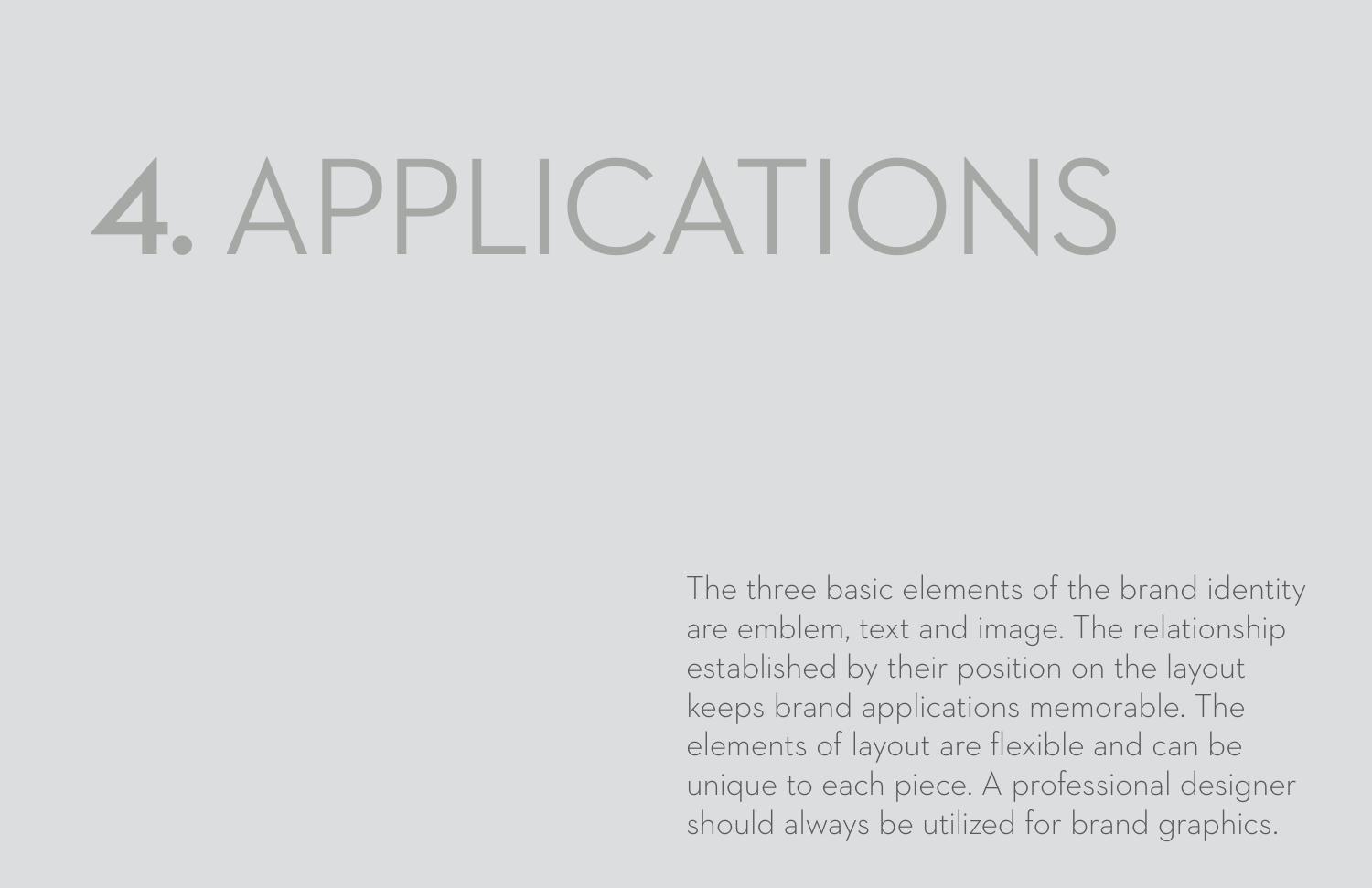# **MISUSE**

To ensure consistent and appropriate visuals for communicating the desired message, a general set of guidelines is outlined here.

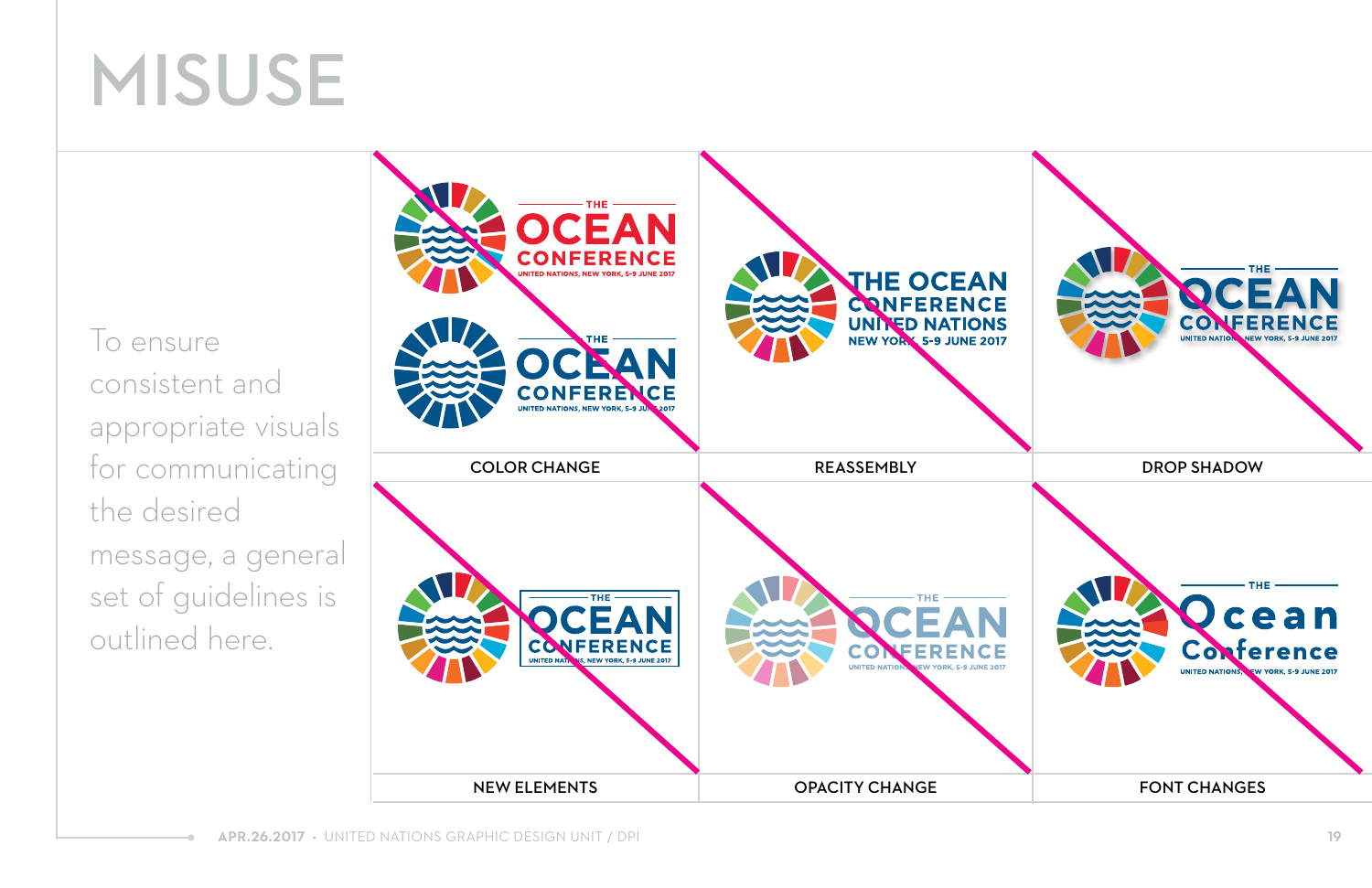# **SOCIAL MEDIA**

Photography choices should visually convey the aims of Sustainable Development Goal #14: Conserve and sustainably use the oceans, seas and marine resources







#### **Climate action is needed to** #SaveOurOcean

#### **Climate change:**

. Raises the sea level . Increases water temperature . Leads to more severe natural disasters . Causes ocean acidification

All of these are killing marine species  $-$  and hurting the people who depend on them.



UNITED NATIONS, NEW YORK, 5-9 JUNE 2017

#### #SaveOurOcean

oceanconference.un.org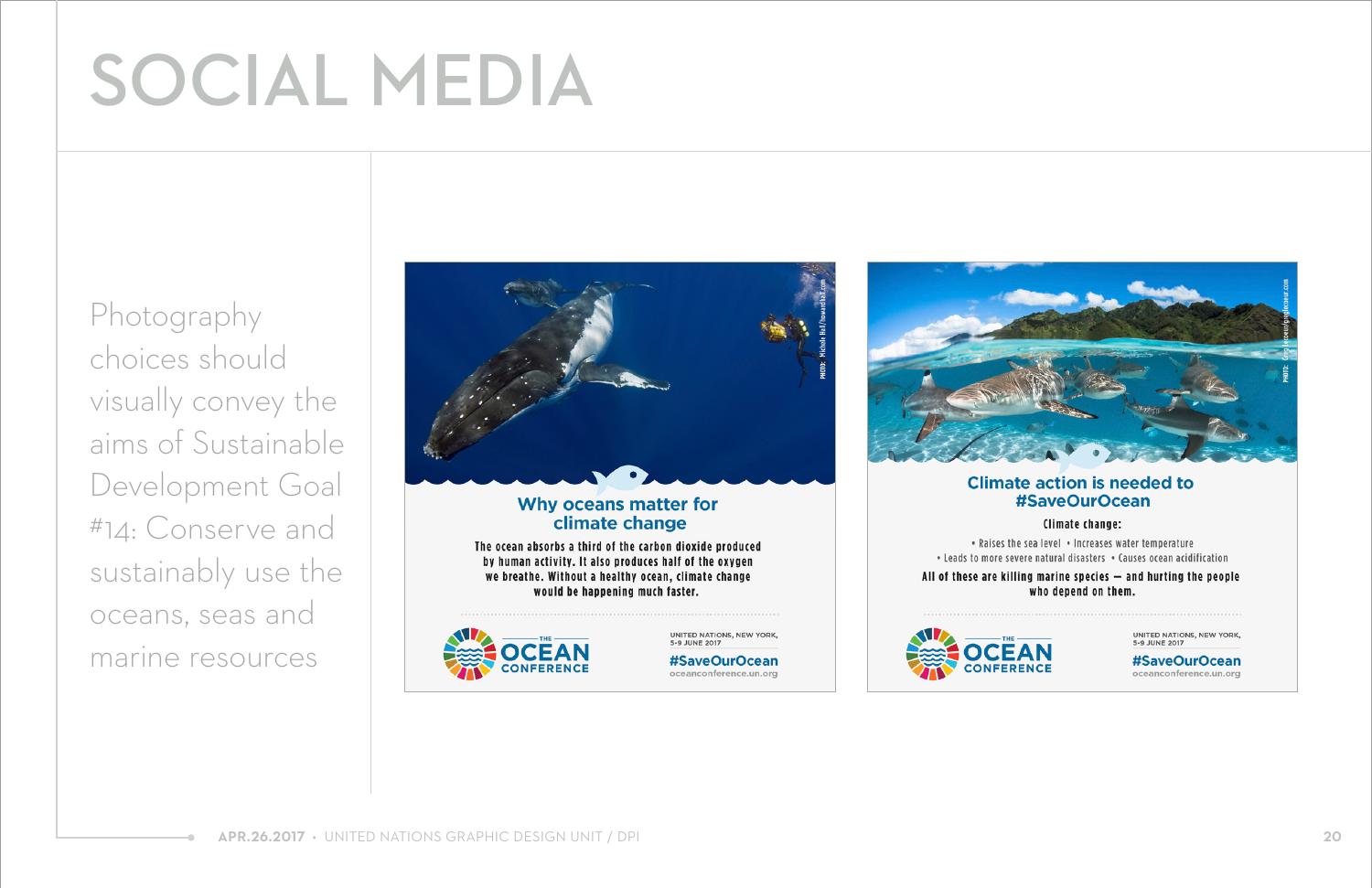# **COLLATERAL**

**21**

#### **RETRACTABLE BANNER**

 $\blacksquare$ 

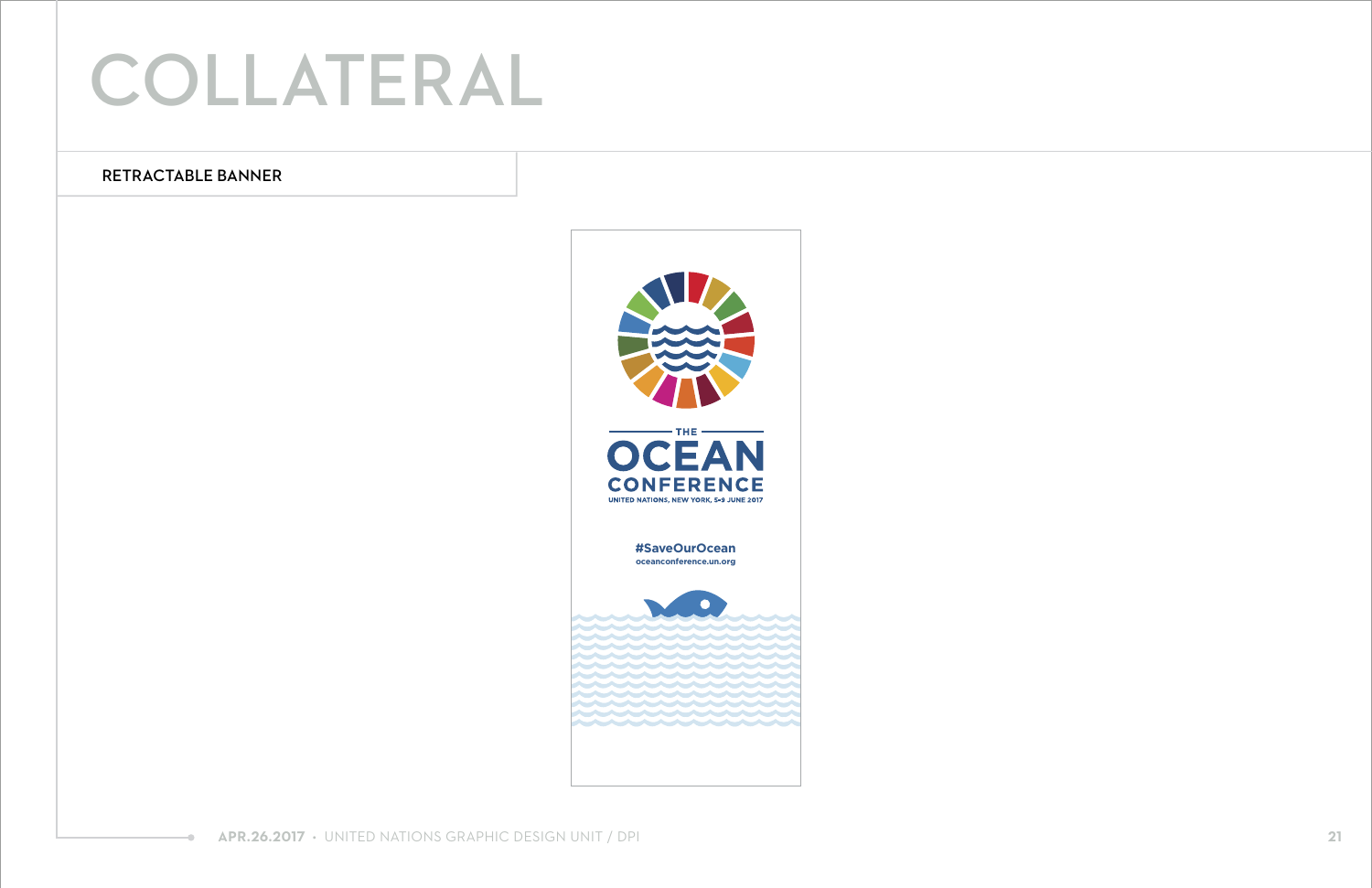**APR.26.2017** • UNITED NATIONS GRAPHIC DESIGN UNIT / DPI

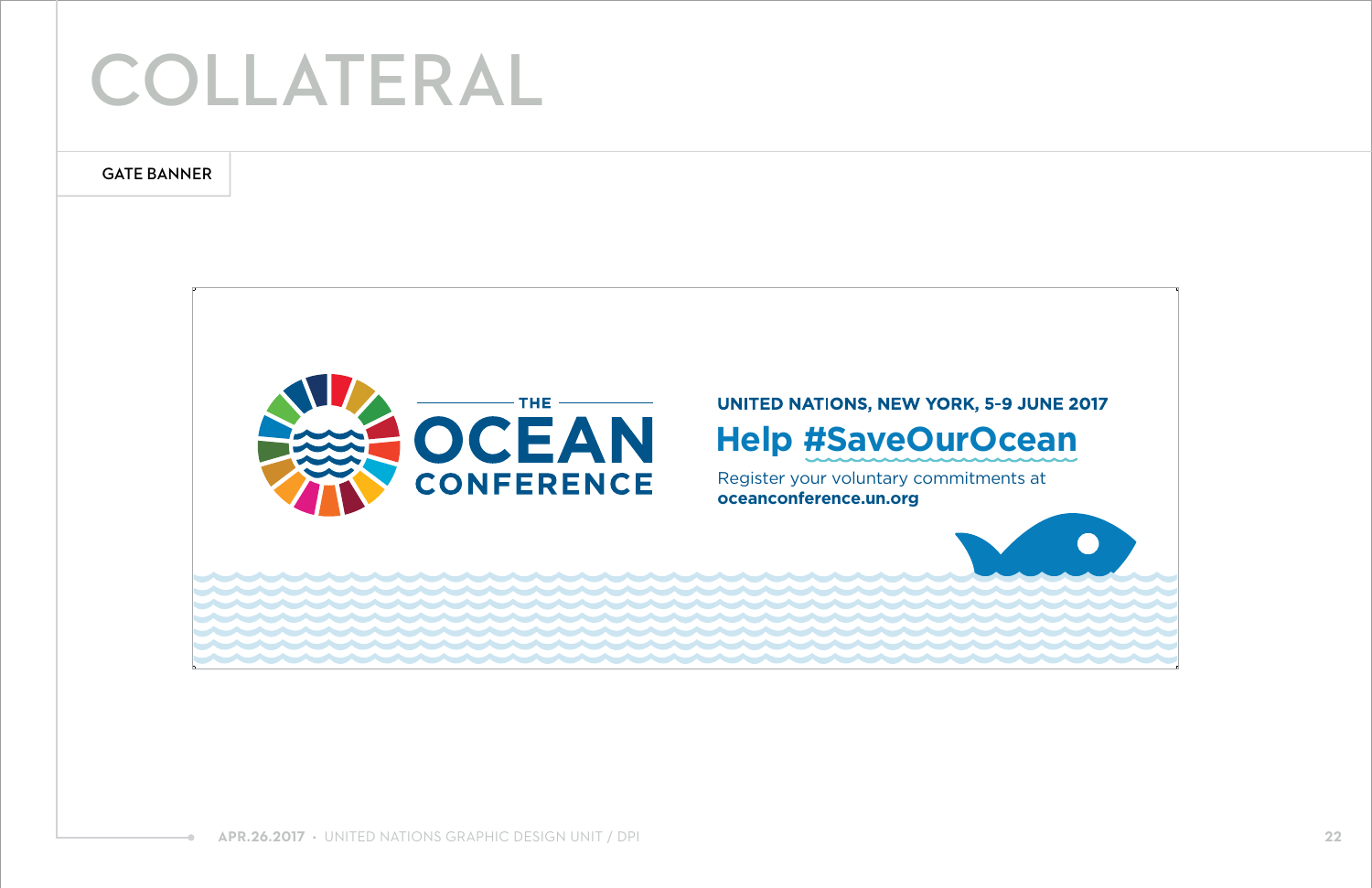# **COLLATERAL**

**23**

### **LETTERHEAD**

 $\overline{\phantom{a}}$ 

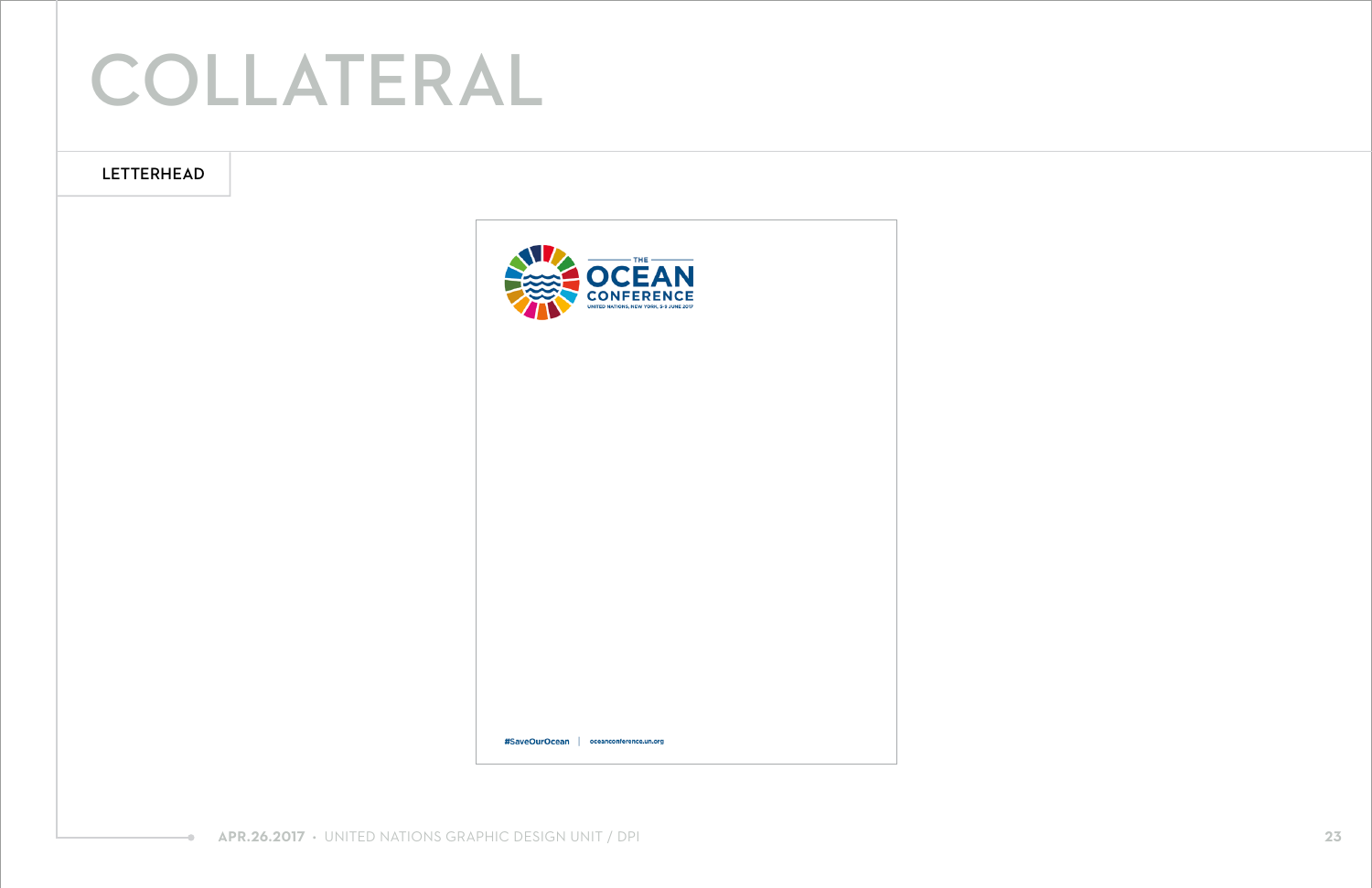# **CONTACT**

# PROJECT COORDINATOR:

Development Section, UN Department of Public Information, United Nations Secretariat, 405 E42 Street, 10th Floor, New York, NY 10017, sdgpermissions@un.org



\*All designs are intellectual property of the Graphic Design Unit (GDU) until client accepts the design. All non-accepted design proposals are property of GDU and can not be used or manipulated without GDU's permission.